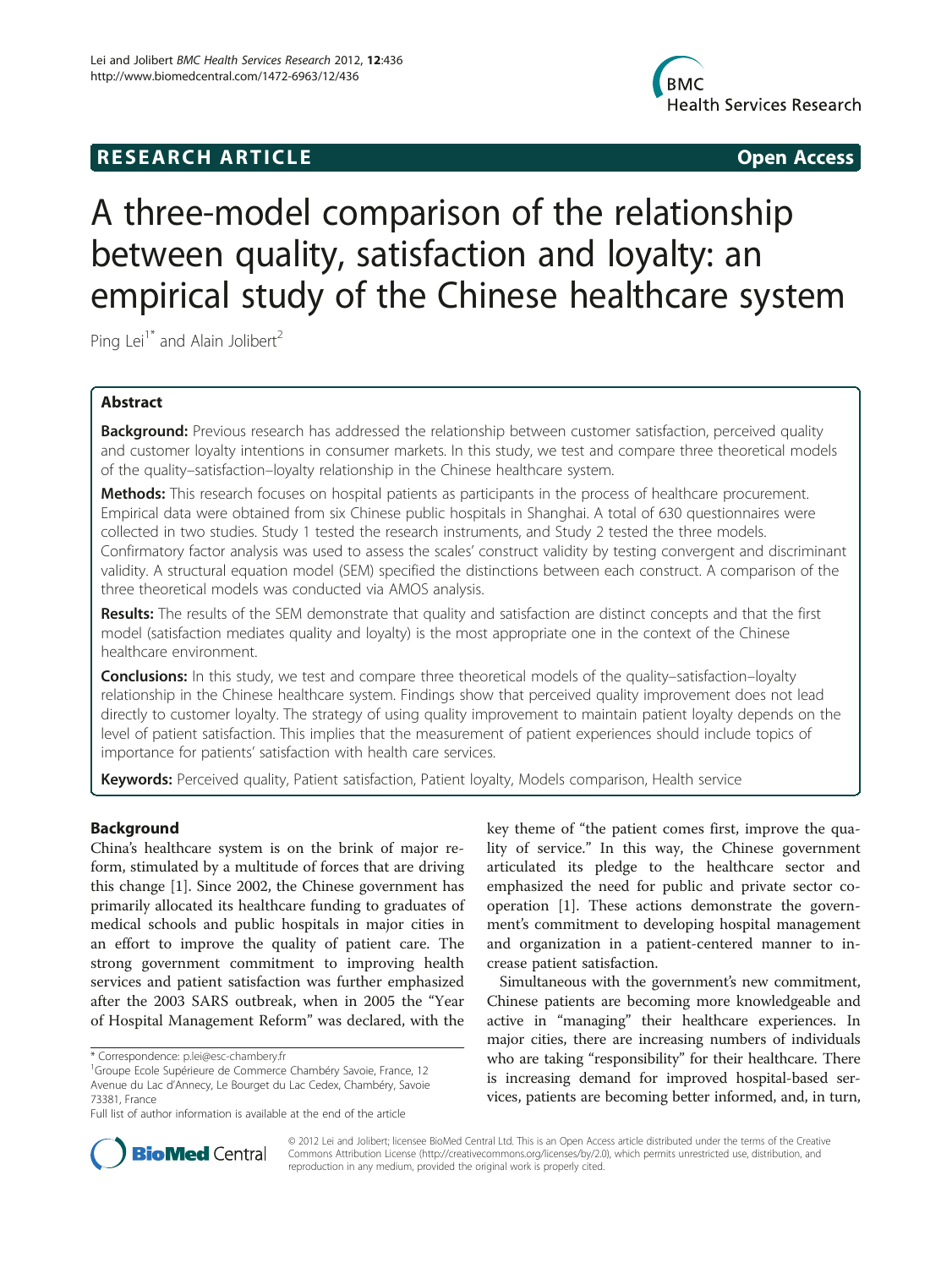more demanding about the type and quality of health services they expect to receive. The government has, in fact, already encouraged the "voice of the consumer" by soliciting patient feedback in evaluating hospitals to help improve the level of patient care.

Because of these circumstances, Chinese hospitals are now operating in a new, complex and uncertain environment. The current transformation from a Communist system to a competitive healthcare market is obliging hospital providers to deal with decreased funding and increased competition. Facing this situation, providers must learn to cost-effectively satisfy the needs and desires of their patients. As a result, providers and policymakers are urgently seeking a clear understanding of the quality, satisfaction and loyalty intention relationship in the Chinese healthcare market.

Many researchers have studied patient satisfaction in Western healthcare services [[2-7](#page-9-0)], and there are some that have studied patient satisfaction in Hong Kong and Taiwan [\[8](#page-9-0)-[10\]](#page-9-0). However, to date no research has focused on mainland China's healthcare market.

Over the past 30 years, a large number of consumer behavior studies have explored the links between quality, consumer satisfaction and loyalty in Western cultures, yet no consensus has been reached. Three theoretical models can, however, be found in the literature [\[11](#page-9-0)].

Faced with three contradictory theoretical models, it is challenging to determine which model is most appropriate to utilize in studying healthcare services in mainland China. The purpose of this study is to analyze the relationships between perceived quality, patient satisfaction and loyalty intentions in mainland China's healthcare system.

The empirical data for this study was collected in Shanghai (eastern China), where patients have substantial freedom to choose their medical providers.

# Theoretical background and research hypotheses

Our conceptual models focus on the relationships between perceived quality, loyalty and satisfaction. Three models can be built from the existing literature (Table 1).

Table 1 Hypotheses and supporting literature

| <b>Hypotheses</b>                                                                                                             | <b>Supporting literature</b> |
|-------------------------------------------------------------------------------------------------------------------------------|------------------------------|
| H1: Customer satisfaction mediates perceived<br>quality and loyalty intention relationship                                    | $[5,6,9,13-22,27,53]$        |
| H2: Perceived quality and customer satisfaction [11,13,18,29-32]<br>influence customer loyalty intention with<br>equal weight |                              |
| H3: Perceived service quality mediates the<br>relationship between customer satisfaction<br>and customer loyalty intention    | $[11, 15 - 17, 33, 34]$      |

# Customer satisfaction mediates the quality–loyalty relationship

Perceived quality is considered the antecedent of satisfaction and customer loyalty. Therefore, customer loyalty stems primarily from perceived quality. Perceived quality directly influences customer loyalty and customer satisfaction. Therefore, customer satisfaction partially mediates the quality–loyalty relationship [\[12](#page-9-0)-[14\]](#page-9-0).

Several studies support this model [[15-22](#page-9-0)]. Based on this approach, the process of achieving satisfaction has been described as follows. Before buying, consumers form expectations of a specific product or service. Then, consumption induces a perceived quality level that is influenced by the difference between actual quality perceptions and the expectations of quality [[23](#page-9-0),[24](#page-9-0)]. If perceived quality is confirmed, then customers are satisfied. Intensity of customer loyalty is then influenced by the degree of customer satisfaction, and perceived quality is considered to influence customer loyalty.

However, the observed relationship between perceived quality and customer loyalty relies on customer satisfaction, as customer satisfaction is a mediator variable in the quality–loyalty relationship [[25\]](#page-9-0). Perceived quality can be a root cause of customer loyalty. Customer satisfaction can easily be added as a third variable to the quality–loyalty relationship, wherein perceived quality causes satisfaction, and customer satisfaction causes loyalty intention. Therefore, in the mediation model, when customer satisfaction is introduced into the perceived quality–loyalty relationship, the path coefficient of this relationship drops to a non-significant level or disappears [\[26](#page-9-0)].

In healthcare services, several studies have used perceived quality to assess patient satisfaction [[5](#page-9-0),[8,9,13,14,27](#page-9-0)]. They indicate that patient satisfaction is the key indicator in determining the relationship between perceived healthcare quality and patient loyalty intention [[8](#page-9-0),[28](#page-9-0)]. This approach considers customer satisfaction as a mediator between perceived quality and loyalty intention as shown in Figure [1.](#page-2-0)

# Perceived quality and customer satisfaction are one and the same

In this model, perceived quality and customer satisfaction constructs are placed at the same level [[11\]](#page-9-0). Based on this approach, these two constructs have an equivalent effect on customer loyalty intention [[29](#page-9-0)].

From a nomological point of view, the two concepts are separable theoretical constructs if they occupy unique positions in a nomological network as determined by unique sets of antecedent causes, consequential effects or both [\[30\]](#page-9-0). Conversely, if two concepts share the same theoretical antecedents and consequences, then they are "structurally equivalent" or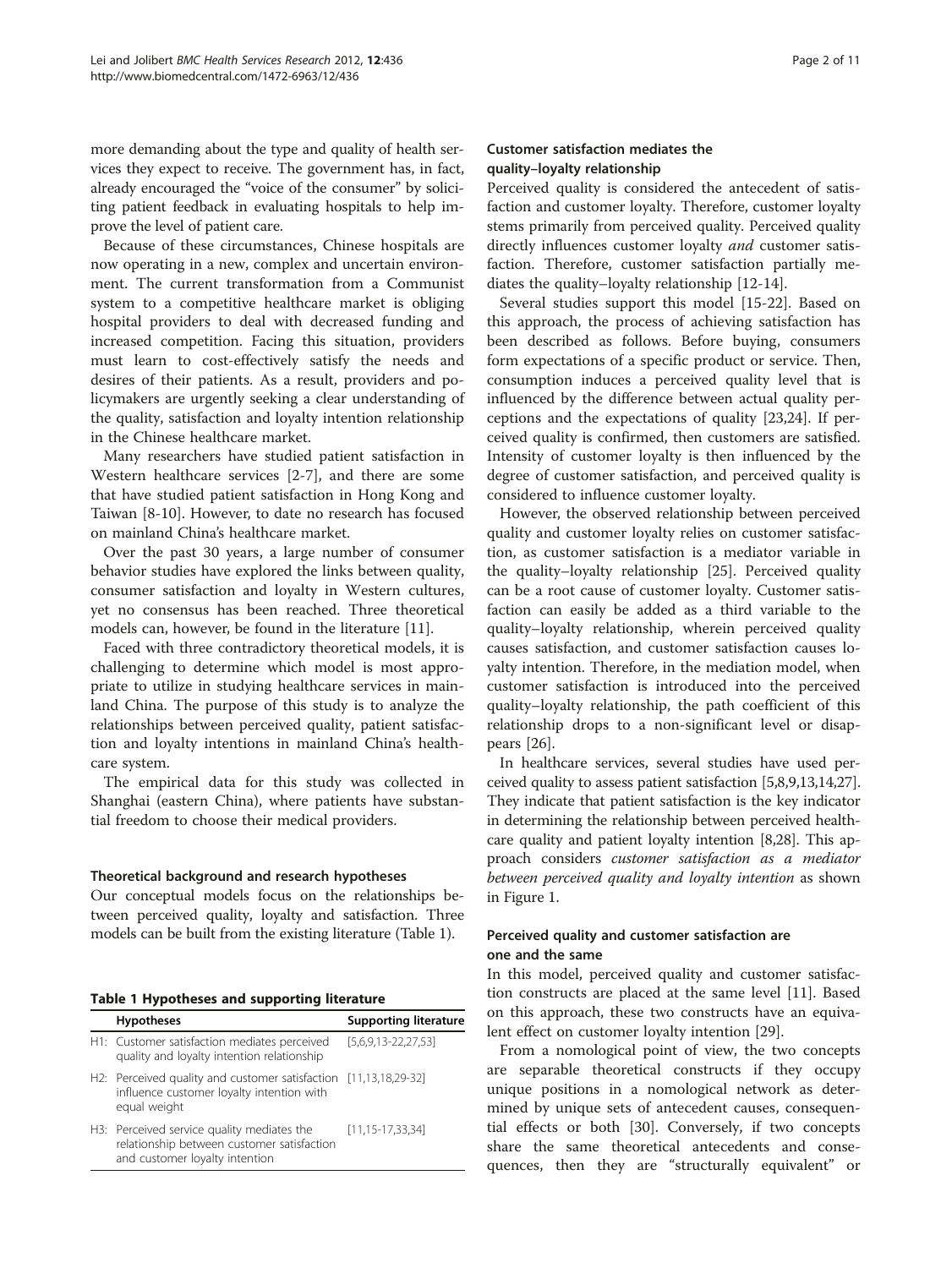<span id="page-2-0"></span>

logically isomorphic. In this case, the standard definitions of quality and satisfaction share the same antecedents (expectation and perception of the purchase experience) and consequences (both lead to loyalty intention). The positions of quality and satisfaction in this nomological network are not unique, but are structurally interchangeable [\[29\]](#page-9-0).

Several healthcare service studies have used perceived quality as a patient satisfaction measure [[13,18,31,32](#page-9-0)]. They suggest that meeting patient expectations is essential to maintaining a good patient–provider relationship [[32\]](#page-9-0). However, to meet a patient's expectations, healthcare providers must know their patients and understand their expectations. Because expectation has been defined as customer desire, service expectations do not represent what service providers offer in reality, but rather what they should offer. That is, patient satisfaction is more likely to be determined by how well provider performance fulfills innate needs, wants or desires, rather than how performance compares with presumed predictions [[31\]](#page-9-0). This approach considers that *perceived quality and* customer satisfaction influence customer loyalty intention with equal weight, as represented in Figure 2.

# Perceived quality mediates the relationship between satisfaction and loyalty

According to this approach, customer satisfaction influences customer loyalty intention directly, but also influences perceived quality [\[11,33](#page-9-0)]. Therefore, perceived quality is a mediator between customer satisfaction and customer loyalty.



Although there is widespread agreement that customer satisfaction is induced by performance quality, customer satisfaction may largely influence perceived quality as well. For instance, a customer might be satisfied with a particular service, but they do not think the service is of high quality. This confirms that quality evaluation is influenced by customer satisfaction, and customer satisfaction can be modeled as an antecedent of perceived quality. Using this interpretation, perceived quality is built mainly on previous experiences of (dis) satisfaction related to discrete transactional episodes [[15-17](#page-9-0)]. Therefore, satisfaction is an emotional reaction that results from an intrapersonal comparison of customer expectation with the evaluation of a single product or service encounter [[11](#page-9-0)]. This emotional state of satisfaction leads to an overall attitude regarding perceived quality [[33](#page-9-0),[34](#page-9-0)]. In this approach, multiple satisfaction evaluations contribute to an overall perceived quality evaluation, leading to the conclusion that customer satisfaction is an antecedent of perceived quality. Perceived quality thus mediates the satisfaction–loyalty relationship [[11\]](#page-9-0).

There are studies documenting perceived quality as mediating customer satisfaction and customer loyalty in some service industries [\[11,33](#page-9-0)]. However, a broader review of the literature reveals a limited number of studies addressing perceived quality as mediating the satisfaction–loyalty relationship in the healthcare sector. Therefore, this research studies the relationship of quality as a mediator between satisfaction and loyalty in the Chinese healthcare sector. This approach considers *perceived ser*vice quality as a mediator of the relationship between customer satisfaction and customer loyalty intention as shown in Figure 3.

#### **Methods**

# Data collection

This study used inpatients as research participants to assess the relationship between perceived quality, patient satisfaction and patient loyalty intention constructs.

#### Hospital sample

The six hospitals chosen for the studies were located in Shanghai, China. Based on the classification of Shanghai hospitals, we selected among the city's 33 tertiary public

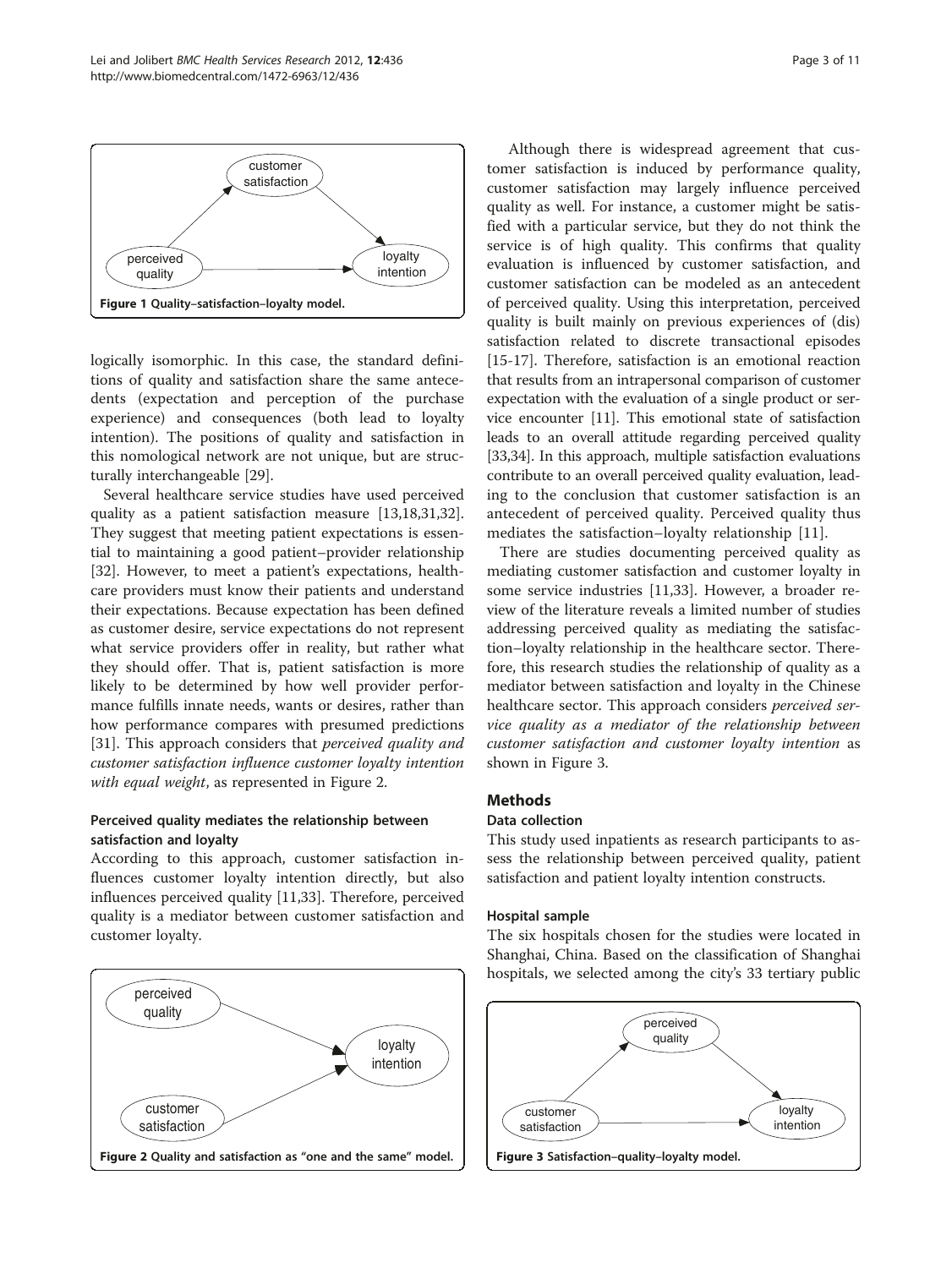hospitals. Tertiary hospitals are general hospitals located in the city, with a bed capacity exceeding 500. These hospitals treat local residents and patients with difficult and complex diseases from all over the country [\[35](#page-9-0)]. Among the 33 tertiary hospitals, 6 were selected for our study (Table 2). They ranged from the largest urban teaching hospitals (Fudan University Zhongshan, Huashan, Jinshan and Shanghai No. 5 People's Hospital) to mid-sized municipal hospitals (Shanghai Oriental Hospital and Shanghai Minhang District Hospital). Among the six hospitals, two were located in urban areas, two in suburban areas and two in rural settings. The six hospitals are the largest from among the three categories of hospitals. Therefore, the selected hospitals represent the Chinese inpatient population fairly well.

#### Inpatient sample

Data were collected by four non-medical students. These students were trained to collect data on hospital patients who underwent surgery in the 30 days prior to administration of the questionnaire. Data were collected from the inpatient healthcare services department in the six public hospitals. A questionnaire was given to a systematic probability sample of individuals in two phases.

Of the 6,200 licensed beds in the 6 hospitals (Table 2), a total of 800 inpatients were selected according to a systematic sample procedure using odd numbered beds, from a bed number list established at each hospital. Questionnaires were distributed to participants who underwent surgery in the 6 hospitals in the 30 days prior to the administration of the questionnaire. A quota sampling based on the number of beds per hospital was used to obtain the number of inpatients to be questioned per hospital. Table 2 provides the number of questionnaires per hospital. Of the 800 questionnaires, 200 were distributed in the first phase, and 600 were distributed in the second phase.

With a response rate of 78 percent, 646 surveys were collected over the two phases (150 questionnaires were collected in the first phase and 496 were collected in the second phase). Empty beds and patients who were not

Table 2 Sample of six public hospitals, Shanghai, 2009 and number of questionnaires

| Hospital name                                | Number of<br>beds | Number of<br>questionnaires |
|----------------------------------------------|-------------------|-----------------------------|
| Shanghai Zhongshan Hospital                  | 1.700             | 150                         |
| Shanghai Huashan Hospital                    | 1,326             | 130                         |
| Shanghai Dongfang Hospital                   | 1,000             | 100                         |
| Shanghai Jinshan Hospital                    | 600               | 60                          |
| Shanghai Minhang District<br>Centre Hospital | 800               | 80                          |
| Shanghai No.5 People's Hospital              | 800               | 80                          |

in a position to answer constituted non-responses. Sixteen surveys were discarded because of missing data. The final sample included 630 responses (150 in the first phase and 480 in the second phase) available for statistical analysis.

The sample was made up as follows: 51 percent males and 49 percent females (aged between 20 and 65 years); 48 percent had less than a high school level education, 27 percent had a high school education, 13 percent were university graduates and 11 percent were post-graduates; 25 percent had a monthly income below \$250, 57 percent between \$250–\$500, 8 percent between \$500–\$750 and 10 percent had a monthly income of more than \$750. We did not consider patients under 20 years of age because of the risk of influence by staff and researchers [[4](#page-9-0)] or those aged over 65 because Medicare Insurance issues related to retirement might interfere with respondent judgment [\[36](#page-9-0)].

Patients' personal information was obtained from the hospital administration. To protect patient privacy and encourage the free expression of patient opinions, we did not include information such as patient name, address or diagnosis in the study. An explanatory note describing the study to respondents was placed at the beginning of the questionnaire. All participants were asked to confirm their agreement to participate before the actual survey was administered and all of them confirmed.

#### Measures

The patient-perceived quality scale was developed based on the SERVQUAL instrument as recommended by Parasuraman, Zeithaml and Berry [[37\]](#page-9-0). Based on its original form, SERVQUAL contains 22 pairs of reflective 7 point Likert scales  $(1 =$  strongly disagree,  $7 =$  strongly agree). One half of these items measure the patients' expected level of health service quality. The other half measures the perceived level of health service quality provided by hospitals. Perceived quality is measured using disconfirmation scores based on patient healthcare service quality perceptions minus service quality expectations (P–E).

Based on Cho et al. [[8\]](#page-9-0) and Fitzpatrick [[38](#page-9-0)] patient satisfaction was measured using an overall measure of satisfaction rating, because it reflects the personal preferences of the patient, patient expectations and the reality of the care received [\[3\]](#page-9-0). Furthermore, it suppresses the validity and reliability bias observed when using the determinant of satisfaction [\[39\]](#page-9-0). Three reflective items were used: 1) How would you rate the overall quality of service provided by your hospital? 2) Thinking about the hospital overall, please rate the value you feel you get for your money. 3) Overall, how satisfied are you with your hospital? All three used 10-point semantic differential scales ranging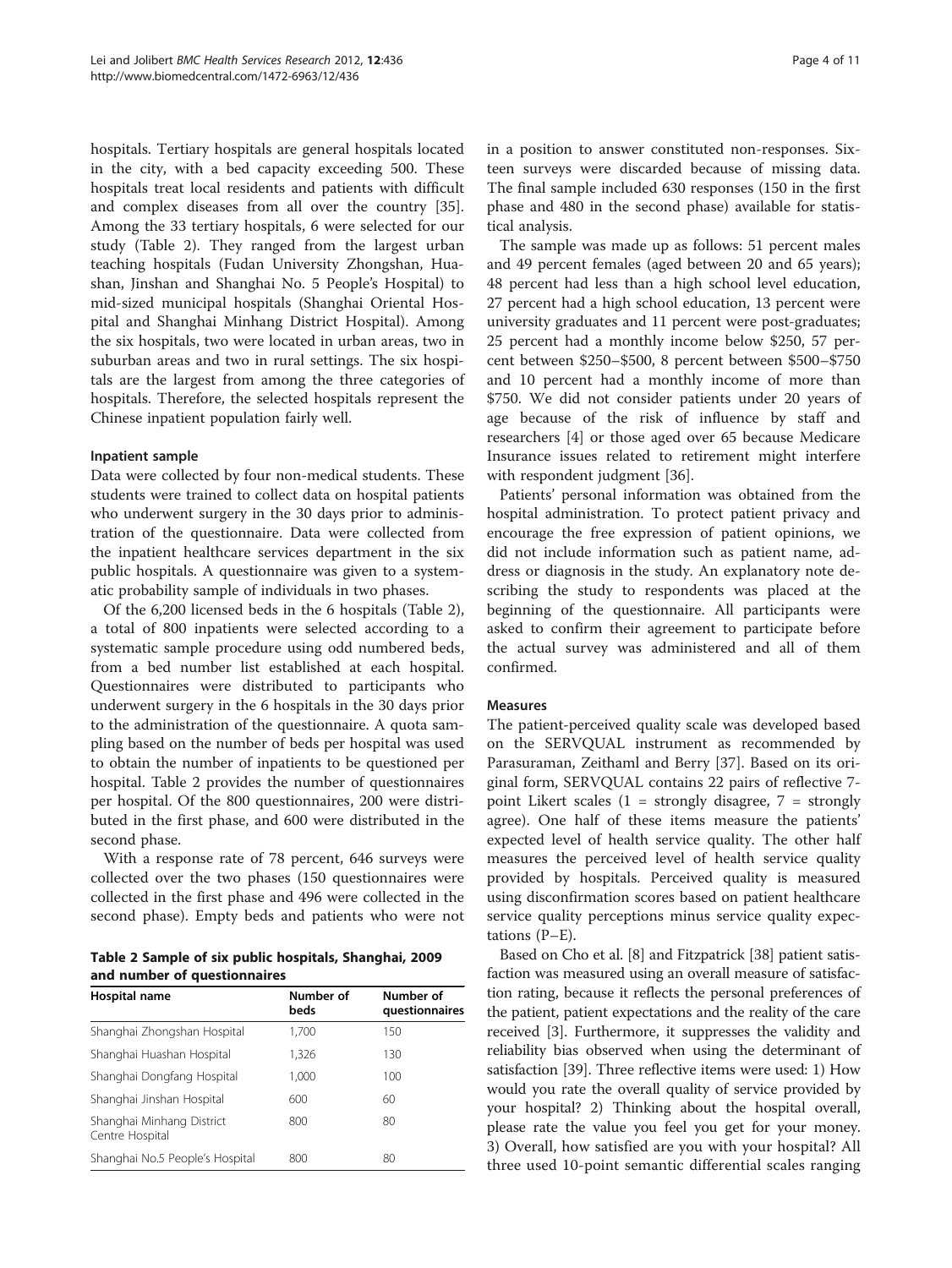<span id="page-4-0"></span>from 1 to 10 (1 = very satisfied,  $10$  = very dissatisfied). Despite the existing controversy regarding their respective properties [\[40](#page-9-0)], 10-point scales were preferred to the usual 5-point scales because in health care satisfaction studies, they show higher validity and explanatory power than 5-point scales and the same non-response rate [[41\]](#page-9-0). We used an inverted score scale to avoid response style bias, such as consistently responding yes. This choice is quite common in investigations where one can justifiably fear a "positive" bias, as is the case in China (and other cultures where individuals tend not to say no directly). According to Baumgartner and Steenkamp [[42](#page-9-0)], and Peter and Churchill [[43\]](#page-9-0), studies show that an inverted score scale does not lower scale reliability.

Word of mouth (WOM) is used as a reflective indicator of patient loyalty. In medical services, loyalty through repeat patronization is not pertinent, whereas patient WOM [\[44\]](#page-10-0) has an important impact on responses for several reasons [\[5](#page-9-0)]. First, it involves face-to-face communication between patients potentially possessing concrete information based on vivid experiences. Second, patient WOM originates from non-firm, non-marketing sources and is likely to be perceived as more credible than communications from marketers. Third, negative patient WOM can be extremely damaging because it is generally more widely communicated than positive WOM [\[5](#page-9-0)]. Thus, we employed WOM as a loyalty intention instrument in this study. A single item was measured using a 7-point Likert scale: "Will you recommend this hospital to someone who seeks your advice?" According to the recommendation of Bergkvist and Rossiter [\[45,46\]](#page-10-0), "a carefully crafted single-item measure of a concrete construct is at least as valid as multiple-item measures of the same construct, and the use of a multiple-item measure then is not necessary" [[46](#page-10-0)].

This study used a back translation procedure in two phases. During the first phase, the original questionnaire was translated from English into standard Mandarin Chinese by a Chinese English professor from Shanghai Foreigner Language School. In the second phase, a private translation company translated the Chinese questionnaire back into English. No differences were found between the two translations. This process has the advantage of pinpointing misinterpretations and misunderstandings before they reach the public [\[47\]](#page-10-0). Back translation therefore provides a test of content validity of our scales.

The questionnaire was administered in two different contexts identified as "Study 1" and "Study 2". Study 1 tested the questionnaire developed from the literature review and the constructs of reliability and validity. Study 2 used the constructs of Study 1 and tested each of the three models (Table 3).

# Table 3 Descriptive statistics: means and standard deviations—Study 1

| Patient-perceived service quality items                                                                | <b>Statistics</b> |      |  |
|--------------------------------------------------------------------------------------------------------|-------------------|------|--|
| Mean and standard deviation                                                                            | M                 | SD   |  |
| 1 Prompt service to patients                                                                           | 0.82              | 0.99 |  |
| 2 Employees are consistently courteous                                                                 | 0.61              | 0.86 |  |
| 3 Employees deal with patients in a caring fashion                                                     | 0.64              | 0.84 |  |
| 4 Providing services at the promised time                                                              | 0.65              | 0.88 |  |
| 5 Employees understand the needs of patients                                                           | 0.79              | 0.99 |  |
| 6 Visually appealing materials associated with the<br>service                                          | 0.64              | 0.96 |  |
| 7 Having the patient's best interest at heart                                                          | 0.93              | 1.00 |  |
| 8 Willing to help patients                                                                             | 0.69              | 0.98 |  |
| 9 Maintaining error-free records                                                                       | 0.55              | 0.76 |  |
| 10 Keeping patients informed about when service will<br>be performed                                   | 0.53              | 0.78 |  |
| 11 Providing service as promised                                                                       | 0.74              | 0.92 |  |
| 12 Employees instill confidence in patients                                                            | 0.71              | 1.03 |  |
| 13 Employees have the knowledge to answer patient<br>questions                                         | 0.75              | 0.99 |  |
| 14 Dependability in handing patients' requests                                                         | 0.66              | 0.89 |  |
| 15 Readiness to respond to patients' requests                                                          | 0.77              | 1.06 |  |
| 16 Performing services right the first time                                                            | 0.70              | 0.96 |  |
| 17 Visually appealing living rooms & environments                                                      | 0.95              | 1.08 |  |
| 18 Giving patients individual attention                                                                | 0.91              | 1.07 |  |
| 19 Employees have a neat, professional appearance                                                      | 0.43              | 0.74 |  |
| 20 Convenient business hours                                                                           | 0.77              | 0.98 |  |
| 21 Modern living room facilities & equipment                                                           | 0.89              | 1.00 |  |
| 22 Making patients feel safe in their transactions                                                     | 0.68              | 0.91 |  |
| <b>Patient satisfaction items</b>                                                                      |                   |      |  |
| How would you rate the overall quality of service<br>provided by your hospital? (overall quality)      | 7.36              | 1.30 |  |
| Thinking about this hospital overall, please rate the<br>value you feel you get for your money (value) | 7.10              | 1.38 |  |
| Overall, how satisfied are you with this hospital?<br>(overall satisfaction)                           | 7.43              | 1.39 |  |
| Loyalty intention item                                                                                 |                   |      |  |
| Recommend hospital to someone who seeks your<br>advice                                                 | 5.80              | 1.35 |  |

#### Model estimation

To assess the construct validity of the measures prior to model estimation, a three-step data analysis was undertaken [\[48,49](#page-10-0)]. First, a principal component analysis using a varimax rotation was performed to eliminate cross-loading items and to optimize scale validity and reliability. Second, the validity of each measurement was evaluated by conducting confirmatory factor analysis [[50](#page-10-0)]. Third, convergent validity and discriminant validity were assessed for construct validity [\[51\]](#page-10-0). In this research, we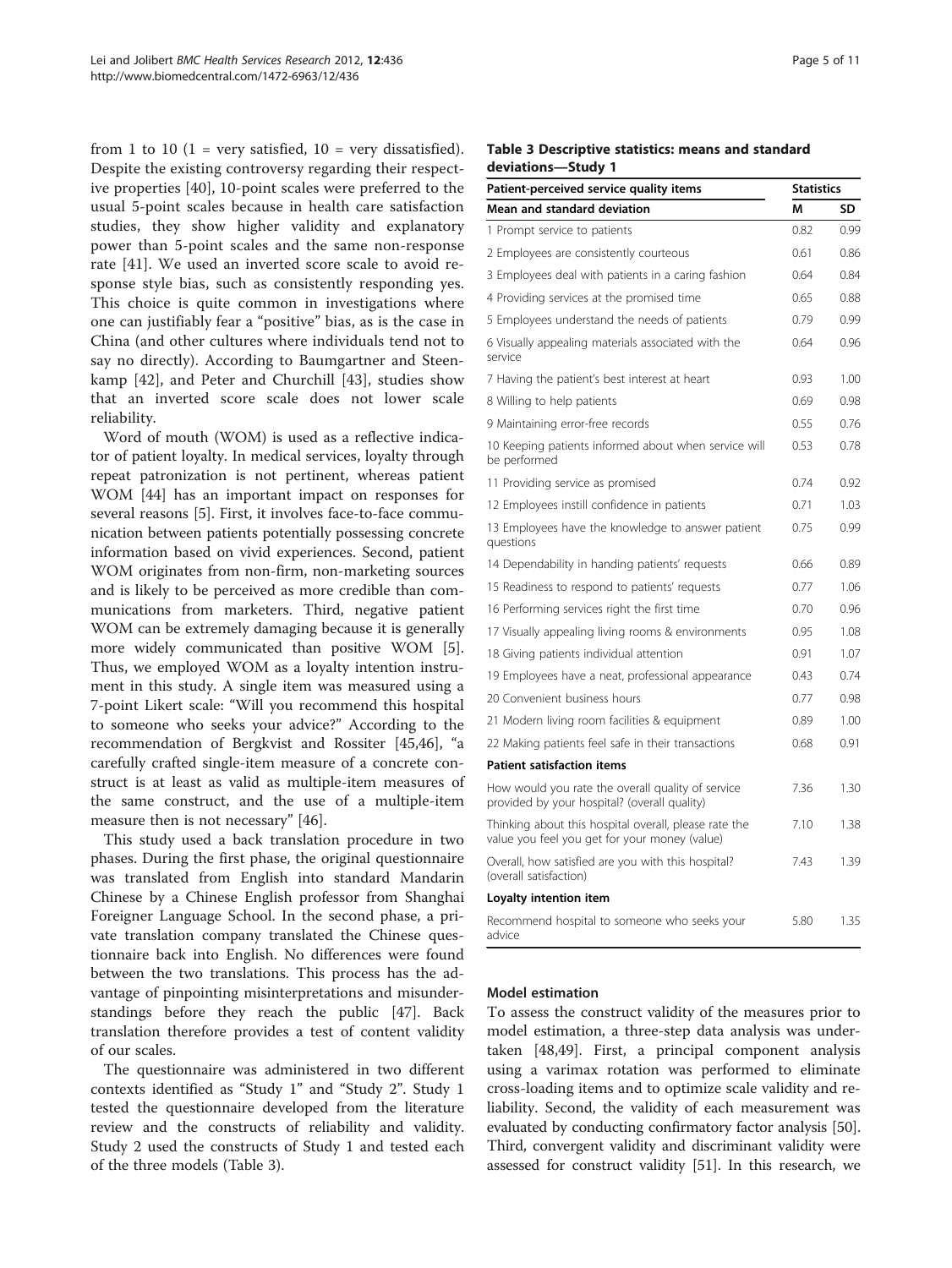used perceived quality and customer satisfaction influencing customer loyalty intention as a single item [[45,46](#page-10-0)].

The structural equations modeling (SEM) was used to estimate the relationships in our models. This technique was used to investigate patient satisfaction [\[4](#page-9-0)[,52\]](#page-10-0). According to Iacobucci et al. [\[53\]](#page-10-0), SEM performs better than regressions for mediation analysis. The software used was AMOS 5.0. Reflective measures indicators were used to build the different constructs of perceived quality, loyalty and satisfaction.

# Ethical considerations

Ethical approval was obtained from the Research and Ethics Committee of the Centre of Hospital Management at the China Shanghai Fudan Medical University. Permission was also obtained from management at each of the hospitals participating in the study. Written consent to participate in the study was obtained from all study participants. The methodology used in this study followed the principles of the Helsinki Declaration.

#### Results

#### Study 1: measurement reliability and validity

Study 1 analyzed the reliability and validity of the measures. The questionnaire was based on the prior literature review. Using an iterative process, we removed items with non-significant loadings or loadings on multiple factors. By doing so, we ultimately revised the items and arrived at an instrument containing items that only directly assessed the construct presented in Table 4. This process left us with a shortened scale of five items loaded on one factor for the healthcare perceived quality concept. Three items were loaded on one factor for patient satisfaction. Confirmatory factor analysis results provided strong support for each related dimensional structure (Table [5\)](#page-6-0).

The overall model fit of the measurement model was good. The chi-square value was 34.90 with 25 degrees of freedom; the p-value was less than 0.05. Model fit indices were also good according to Hu and Bentler [[54](#page-10-0)], goodness of fit (GFI) =  $0.949$ , adjusted goodness of fit (AGFI) = 0.909, standardized root mean residual (SRMR) = 0.0350 and root mean square error of approximation (RMSEA) = 0.05. The average variance extracted [[55](#page-10-0)] for the perceived quality construct was 0.672, and the customer satisfaction construct was equal to 0.660. In this study, the average variance extracted (AVE) was also used to evaluate discriminant validity between perceived quality and customer satisfaction constructs. According to Fornell and Larcker [[55](#page-10-0)], if the AVE for each construct is greater than the squared correlation between the constructs, it confirms the discriminant validity. Examining the correlations between the perceived quality and customer satisfaction constructs, the correlation between these two constructs was 0.60, and the squared correlation was 0.36. Therefore, discriminant validity between these two constructs was checked, and the two constructs were distinct.

#### Study 2: model test and comparison

In this study, we used the scale from Study 1. Perceived service quality was measured using a 5-item scale, satisfaction was measured using a 3-item scale and loyalty intentions were measured by a single-item scale. Data collection was from the same sample of hospitals as in Study 1. Six hundred questionnaires were distributed at this stage for the second study, 480 surveys were completed before the deadline, giving an 80 percent response rate. Both exploratory and confirmatory factor analyses were performed to test the shortened subscale. The hypothesized relationships between perceived quality, customer satisfaction and customer loyalty intention constructs were tested via SEM.

| Study 1 Instrument adaptation                                                                   | Standardized loading | Variance extracted | <b>Construct reliability</b> |
|-------------------------------------------------------------------------------------------------|----------------------|--------------------|------------------------------|
| Health care perceived quality (5 items)                                                         |                      | 0.722              | 0.903                        |
| Providing services at the promised time                                                         | 0.819                |                    |                              |
| Providing service as promised                                                                   | 0.846                |                    |                              |
| Employees have the knowledge to answer patient questions                                        | 0.875                |                    |                              |
| Readiness to respond to patient requests                                                        | 0.860                |                    |                              |
| Performing services right the first time                                                        | 0.849                |                    |                              |
| Patient satisfaction (3 items)                                                                  |                      | 0.852              | 0.913                        |
| How would you rate the overall quality of service provided by<br>your hospital?                 | 0.932                |                    |                              |
| Thinking about this hospital overall, please rate the value you feel you<br>get for your money. | 0.905                |                    |                              |
| Overall, how satisfied are you with your hospital?                                              | 0.934                |                    |                              |

Table 4 CFA model fit for each adapted dimensional structure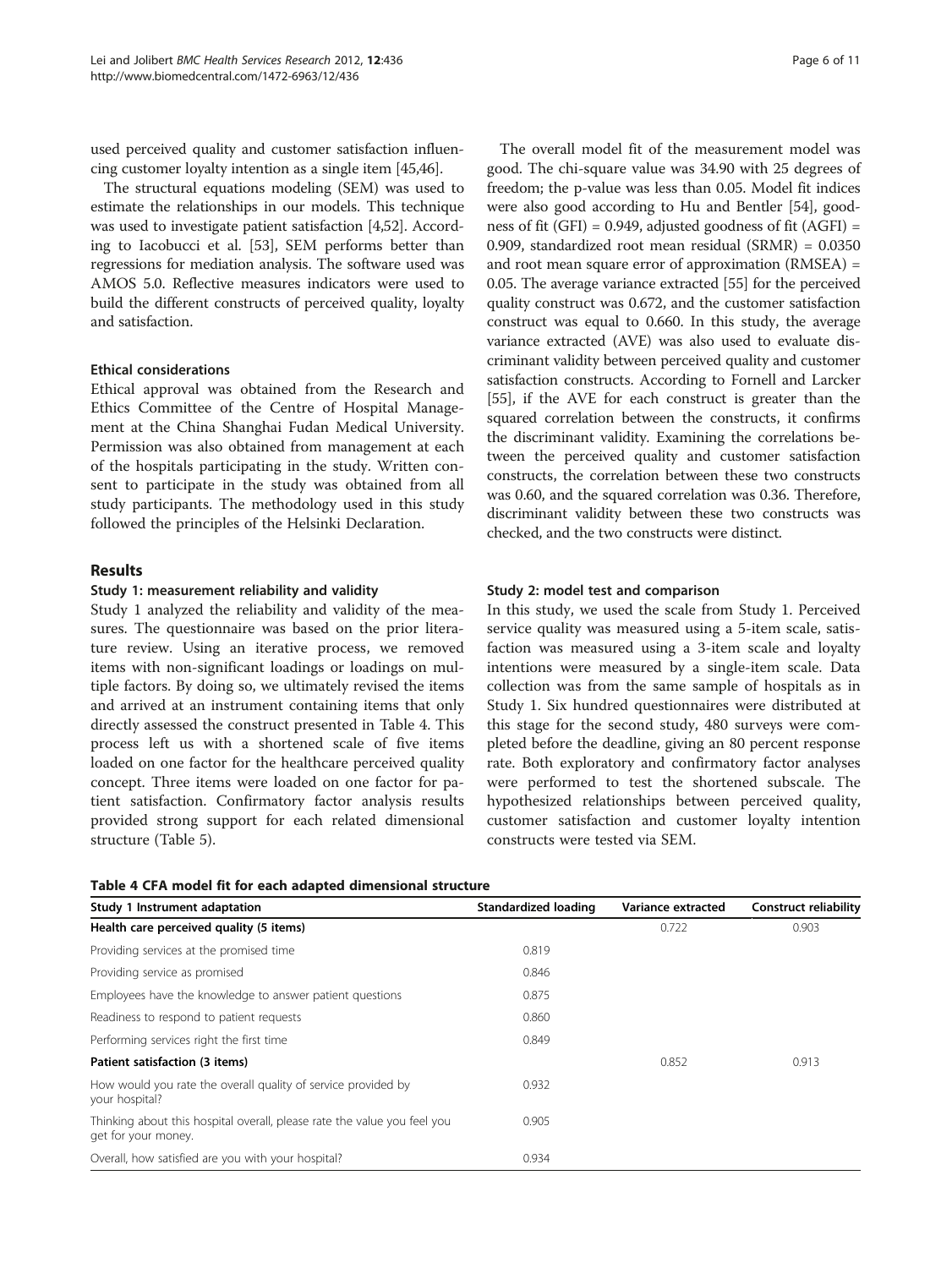<span id="page-6-0"></span>Table 5 Confirmatory analysis of adapted dimensional structure CFA model fit)

| Test of<br>constructs    | Chi-Square (df) GFI |       | AGFI RMR |       | <b>SRMR</b> | <b>RMSEA</b> |
|--------------------------|---------------------|-------|----------|-------|-------------|--------------|
| Perceived<br>quality     | 3.507(5)            | 0.991 | 1.000    | 0.012 | 00141       | 0.000        |
| Customer<br>satisfaction | 2.254(2)            | O 990 | 0.999    | 0079  | 0.0095      | 0.029        |

The overall model fit of the modified measurement model was still good. The chi-square value was 67.81 with 25 degrees of freedom, with  $p < 0.05$ , GFI = 0.970, AGFI =  $0.95$ , SRMR =  $0.0243$  and RMSEA = 0.06. The AVE for the perceived quality construct was equal to 0.684, and customer satisfaction was equal to 0.717, which were greater than the squared correlation (0.399) between these two constructs. Thus, the discriminant validity of perceived quality and customer satisfaction constructs were confirmed.

After the evaluation of construct validity, these three research models of the relationship between perceived quality, patient satisfaction and patient loyalty intention constructs were tested simultaneously using SEM. The maximum likelihood method was used to investigate the covariance matrix of each item. The goodness of fit of the model was evaluated using absolute and relative indices. The value of GFI, RMSEA and SRMR were

| <b>Table 6 Model results</b> |  |  |  |
|------------------------------|--|--|--|
|------------------------------|--|--|--|

checked according to Hu and Bentler [[54\]](#page-10-0). The model comparison was determined by calculating the difference in  $X^2$  values [[48](#page-10-0)]. The results of the model comparisons are reported in Table 6.

# Test of the three models

Model 1 tests the mediation role of customer satisfaction in the relationship between perceived quality and customer loyalty intention. Using Baron and Kenny's mediation model [[26](#page-9-0)], two stages and four steps of data analysis were used during data interpretation. In stage 1, the direct links between quality–satisfaction, satisfaction–loyalty and quality–loyalty were tested (Table 6). Stage 2 introduced these three constructs into a mediation model. As shown in Table 6, the regression coefficient indicated a strong and positive effect of patient perceived quality on patient satisfaction (0.63,  $t = 13.38$ , p < 0.05). Patient satisfaction strongly and positively influenced patient loyalty intention (0.48,  $t = 11.07$ ,  $p <$ 0.05). The standardized path coefficient indicated that patient-perceived quality statistically and positively influenced patient loyalty intention (0.262,  $t = 2.95$ ,  $p <$ 0.05). Stage 2 tested the mediation role of customer satisfaction in the relationship between perceived quality and loyalty intention. The standard coefficients between patient perceived quality and patient loyalty intention were not statistically significant (0.11,  $t = 1.16$ ,  $p =$ 

| Model 1 Q-S-L    | $\chi^2$ | df             | $X^2$ /df | R     | t        | $R^2$ | TLI   | GFI   | <b>AGFI</b> | <b>SRMR</b> | <b>RMSEA</b> |
|------------------|----------|----------------|-----------|-------|----------|-------|-------|-------|-------------|-------------|--------------|
| Stage 1:Q-S      | 59.54    | 19             | 3.13      | 0.630 | 13.38*   | 0.398 | 0.977 | 0.970 | 0.943       | 0.0258      | 0.067        |
| $S-L$            | 6.71     | $\overline{2}$ | 3.35      | 0.481 | $11.07*$ | 0.231 | 0.995 | 0.993 | 0.965       | 0.0146      | 0.070        |
| $Q-L$            | 14.21    | 9              | 1.57      | 0.262 | $2.95*$  | 0.063 | 0.982 | 0.970 | 0.931       | 0.0339      | 0.060        |
| Stage 2:Q-S-L    | 34.90    | 25             | 1.40      |       |          | 0.366 | 0.980 | 0.949 | 0.909       | 0.0350      | 0.052        |
| $S \leftarrow Q$ |          |                |           | 0.605 | $6.998*$ |       |       |       |             |             |              |
| $L \leftarrow S$ |          |                |           | 0.604 | 5.946*   |       |       |       |             |             |              |
| $L \leftarrow Q$ |          |                |           | 0.110 | 1.16     |       |       |       |             |             |              |
| Model 2 Q=S      |          |                |           |       |          |       |       |       |             |             |              |
|                  | 89.03    | 26             | 3.42      |       |          | 0.317 | 0.906 | 0.895 | 0.817       | 0.2680      | 0.128        |
| $L \leftarrow S$ |          |                |           | 0.56  | $6.18*$  |       |       |       |             |             |              |
| $L \leftarrow Q$ |          |                |           | 0.067 | 0.761    |       |       |       |             |             |              |
| Model 3 S-Q-L    |          |                |           |       |          |       |       |       |             |             |              |
| Stage 1:S-Q      | 59.54    | 19             | 3.13      | 0.630 | $13.27*$ | 0.398 | 0.977 | 0.970 | 0.943       | 0.0258      | 0.067        |
| $Q-L$            | 14.21    | 9              | 1.57      | 0.262 | $2.95*$  | 0.063 | 0.982 | 0.970 | 0.931       | 0.0339      | 0.060        |
| S-L              | 6.71     | $\overline{2}$ | 3.35      | 0.481 | $11.07*$ | 0.231 | 0.995 | 0.993 | 0.965       | 0.0146      | 0.070        |
| Stage 2:S-Q-L    | 34.90    | 25             | 1.40      |       |          | 0.366 | 0.980 | 0.949 | 0.909       | 0.0350      | 0.052        |
| $Q \leftarrow S$ |          |                |           | 0.605 | 6.998*   |       |       |       |             |             |              |
| $L \leftarrow Q$ |          |                |           | 0.110 | 1.16     |       |       |       |             |             |              |
| $L \leftarrow S$ |          |                |           | 0.604 | 5.946*   |       |       |       |             |             |              |

Q, perceived quality; S, customer satisfaction; L, customer loyalty intention.

 $*$  p < 0.05.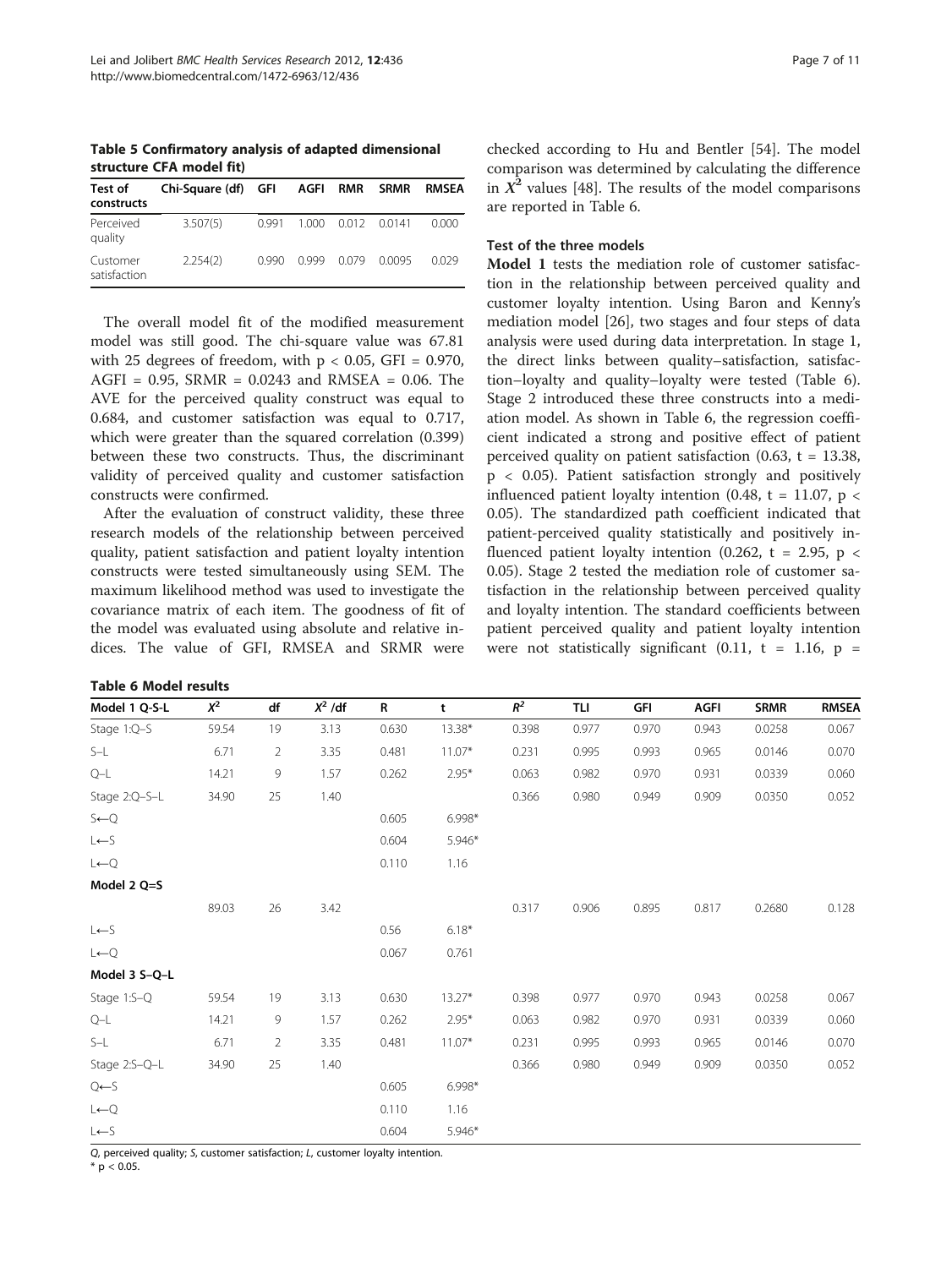0.245). This indicated that patient perceived quality and loyalty relationship depend on the level of patient satisfaction.

The overall model fit for model 1 was also acceptable, as indicated by the absolute fit and incremental fit indices (Table [6\)](#page-6-0). The chi-square was 34.90 with 25 degrees of freedom, SRMR =  $0.035$ , GFI =  $0.949$  and RMSEA = 0.052. The model fit indices showed that the model fits the data. Data results indicated a complete mediation role of customer satisfaction in the relationship between perceived quality and loyalty intention for a service setting. Hypothesis 1 was thus supported.

Model 2 assumes that satisfaction and perceived quality influence loyalty intention equivalently, as these two constructs are considered as one and the same. Previous research has shown a clearly discriminant validity between these two constructs. This indicates that perceived quality and customer satisfaction are distinct. As shown in Table [3](#page-4-0), the regression coefficient of perceived quality–loyalty intention and customer satisfaction–loyalty intention constructs were different. The regression coefficient of perceived quality on loyalty intention  $(0.067, t =$ 0.761,  $p = 0.45$  and customer satisfaction on loyalty intention (0.56,  $t = 6.18$ ,  $p > 0.05$ ) were unequal, but both were statistically significant. This result confirms that perceived quality and customer satisfaction are statistically distinct constructs, and that they influence customer loyalty intention differently. Thus, Hypothesis 2 was rejected.

Model 3 tests the mediation role of perceived quality in the relationship between customer satisfaction and customer loyalty intention. As indicated in Table [3,](#page-4-0) the structural model for model 3 produced acceptable fit measures (chi-square 34.90 with 25 degrees of freedom; GFI = 0.949; SRMR = 0.035; RMSEA = 0.052). Model 3 supported the same regression coefficient as model 1 for the perceived quality, satisfaction and loyalty intention constructs. It indicated the effect of perceived quality on satisfaction (0.63, t = 13.38,  $p < 0.05$ ), satisfaction on loyalty intention (0.48,  $t = 11.07$ ,  $p < 0.05$ ) and perceived quality on loyalty intention (0.262,  $t = 2.95$ ,  $p < 0.05$ ).

However, contrary to model 1, the role of perceived quality mediating the relationship between customer satisfaction and customer loyalty intention was not supported in model 3. The path coefficient of customer satisfaction to loyalty intention was not affected when perceived quality was introduced into the mediation model. Data results showed that the path coefficient of customer satisfaction to customer loyalty remained the same and continued at a statistically significant level (0.48,  $t = 11.07$ ,  $p < 0.05$ ). Meanwhile, the perceived quality to customer loyalty construct reached a nonstatistically significant level  $(0.11, t = 1.16, p = 0.245)$ . In conclusion, these results strongly suggest that the

mediation role of perceived quality is nonexistent in the relationship between customer satisfaction and loyalty intention, and model 3 was thus rejected.

# **Discussion**

Because of strong competition in health services and changing consumer health attitudes, hospitals are now seeking to enhance patient loyalty using quality and satisfaction improvement strategies. If hospitals wish to be effective, it is critical that they clearly understand the relationship between these three concepts. In an effort to address this situation, this research empirically tested three theoretical models of perceived health service quality, patient satisfaction and patient loyalty relationship using a literature review as a basis for the studies. By integrating the mediation effect, this research also attempted to identify the role of mediation between these three constructs.

This study used hospital patients as participants. Empirical data came from a sample survey in six Chinese public hospitals. The investigated research models included three hypothesized relationships of these three constructs: 1) patient satisfaction mediates perceived quality and patient loyalty intention; 2) perceived quality and patient satisfaction have an equivalent impact on patient loyalty; and 3) perceived quality mediates patient satisfaction and patient loyalty intention. Construct reliability and validity were demonstrated by exploratory and confirmatory factor analysis for each construct. Relationships between each concept were analyzed using SEM.

#### Model comparison

Our results confirm that in a health service encounter, perceived quality and patient satisfaction are distinct, and both constructs lead to patient loyalty intention. Through the path coefficient, a high and positive correlation between perceived quality and patient satisfaction was found. The correlation between quality–loyalty and satisfaction–loyalty were both positive, but weaker than the quality–satisfaction relationship.

Proposed theoretical model 1, with patient satisfaction as a mediator between healthcare perceived quality and patient loyalty, provides an acceptable fit for the model evaluation. It confirms that perceived quality and patient satisfaction both lead to patient loyalty intention, and that the relationship between quality and loyalty is largely influenced by patient satisfaction, because satisfaction acts as a mediator between quality–loyalty relationships. In this approach, the first model "patient satisfaction mediates the relationship between perceived quality and patient loyalty" was supported in our research.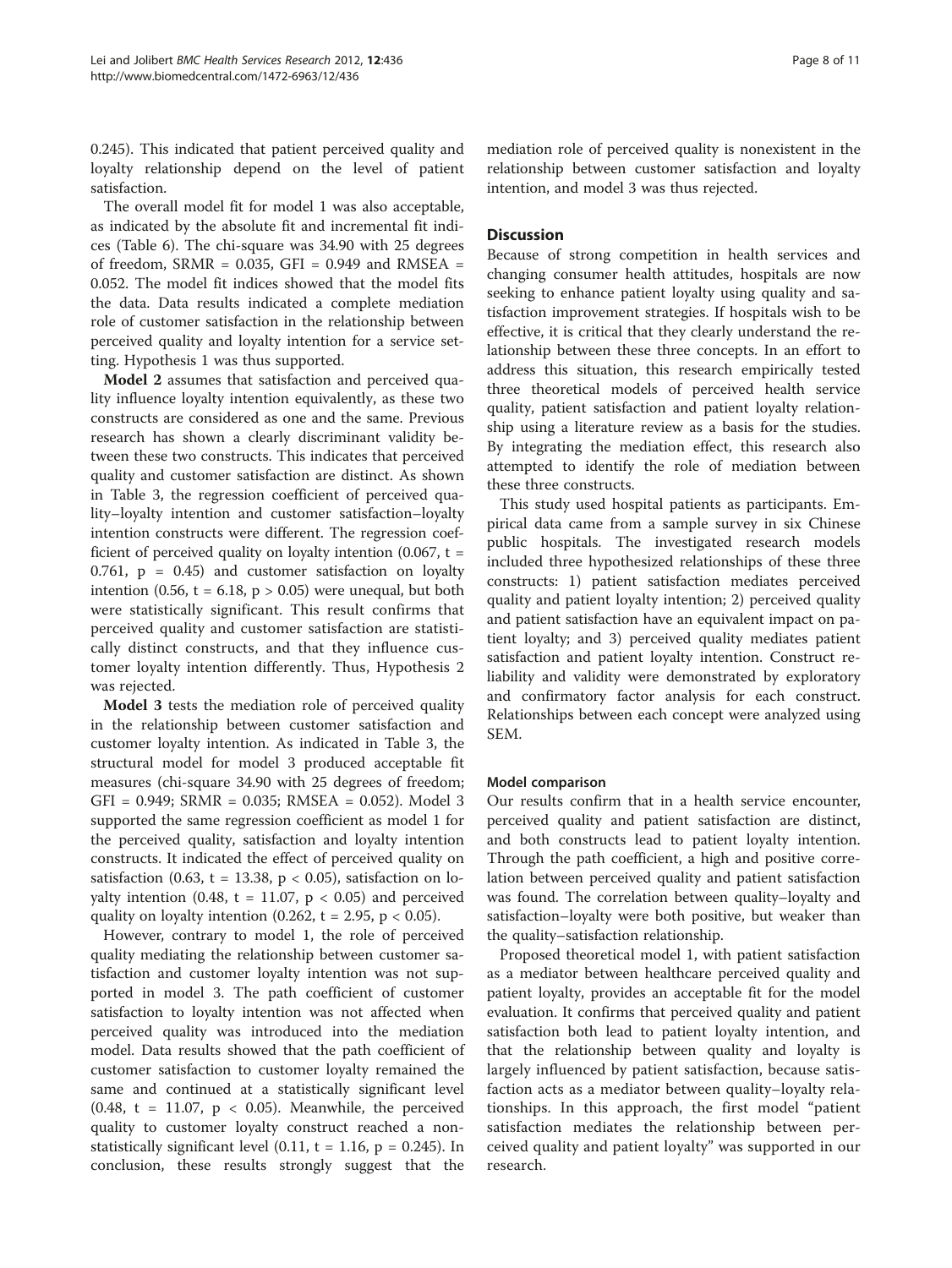Proposed theoretical model 2, with perceived quality and patient satisfaction both influencing patient loyalty equally, was not supported in this study. According to the model evaluation, the chi-square value was 89.03 with 26 degrees of freedom. This indicated that the model did not fit the data. Moreover, the path coefficients of quality–loyalty and satisfaction–loyalty were not equivalent. Thus, the second model was rejected.

Proposed theoretical model 3, with perceived quality as a mediator between the patient satisfaction and patient loyalty intention relationship, was not supported in this study. The path coefficient indicated that patient satisfaction impacts patient loyalty directly, and that perceived quality is not a mediator of the relationship between patient satisfaction and loyalty intention. Thus, model 3 was rejected.

# Limitations

Our study suffers from several limitations and we address these in combination with suggestions for future research avenues.

First, this study uses hospital inpatients as research participants. Compared with inpatients that generally spend a lot of time in one particular department, outpatients may have brief experiences with several departments, and thus be able to provide an overall evaluation of the service quality of that hospital. Therefore, the key dimensions of perceived quality may differ between inpatients and outpatients in a single hospital. According to Cho et al. [[5\]](#page-9-0), the single-site sample used in this study may represent a limitation to the generalizability of the findings.

Second, past studies on patient satisfaction have been geographically concentrated in the United States and Western Europe, with only a limited number addressing Asian countries (e.g., Korea, India and Malaysia). Few studies have focused on the mainland Chinese market (there have been previous studies on Hong Kong and Taiwan); thus, the findings of this study provide insight into the quality–satisfaction and loyalty relationship in the mainland Chinese market. The dimensionality and item content of perceived quality are different than those studies targeting U.S., European or Asian subjects. Thus, future studies could be conducted to compare the content validity of perceived quality instruments and cultural differences between healthcare consumers.

Third, the results presented here are based on analysis of a causal model with cross-sectional data. Research results support a priori causal effects. However, longterm effects cannot be inferred. Addressing this limitation represents an extensive exercise via longitudinal studies, and would be fruitful for future research.

Fourth, this study uses single-item measures of customer loyalty. Although recent results regarding the

predictive validity of single items are good [[45\]](#page-10-0), the justification for their use in scientific marketing research continues to be debated [[56-59](#page-10-0)].

Fifth, as expectations and perceived quality were measured at the same time, study results might suffer from a response shift problem [[60\]](#page-10-0). A response shift problem might have occurred because adjustments could have occurred between expectations and perceived quality experiences.

Sixth, this research used SEM to compare the relationship between patient-perceived quality, patient satisfaction and loyalty intention using three models. For explanatory purposes, we did not focus on socio-demographic differences. This could also be a new direction for future research.

# Conclusion

This article supports the literature of Bitner [[15\]](#page-9-0); Bolton and Drew [[16\]](#page-9-0); Parasuraman, Zeithaml, and Berry [[18,19\]](#page-9-0); Oliver [[20\]](#page-9-0); Rust and Oliver [\[21](#page-9-0)]; and Zeithaml, Berry, and Parasuraman [\[22](#page-9-0)]. It emphasizes the distinction between perceived quality and customer satisfaction, with perceived quality as an antecedent of customer satisfaction in a service setting. From the empirical data, we confirm a mediation role of patient satisfaction in the relationship between perceived quality and patient loyalty. This result offers important implications for both marketing researchers and healthcare managers.

This study used the perceived service quality standard scale (SERVQUAL), adapted to suit health services. This scale was selected because of its widespread use. However, it focuses more on services provided than on the full spectrum of the patient experience [\[27](#page-9-0)]. Our adaptation of the SERVQUAL instrument using a singledimensional measure confirms Babakus and Mangold's [[27\]](#page-9-0) findings. Therefore, our results indicate that the adapted SERVQUAL scales can be used to assess service quality in the Chinese healthcare sector.

Other studies, however, have conceptualized service quality constructs using different numbers of dimensions. For instance, in the healthcare sector, Cho et al. [[5\]](#page-9-0) confirmed a four-dimensional structure of perceived health service quality in South Korea. Anbori et al. [[61](#page-10-0)] identified a six-dimensional structure of perceived health service quality in Yemen. The nature of the concept of perceived health service quality is at the origin of this difference. In this paper, we use a reflective measure of the concept because we are interested in comparing models. For explanatory purposes, researchers might prefer formative models using causal links. The patientreported experience concept [\[62\]](#page-10-0) is formative by nature because it takes into account the various causes of perceived health service quality (e.g., doctor and nursing services, information examinations, organization, hospital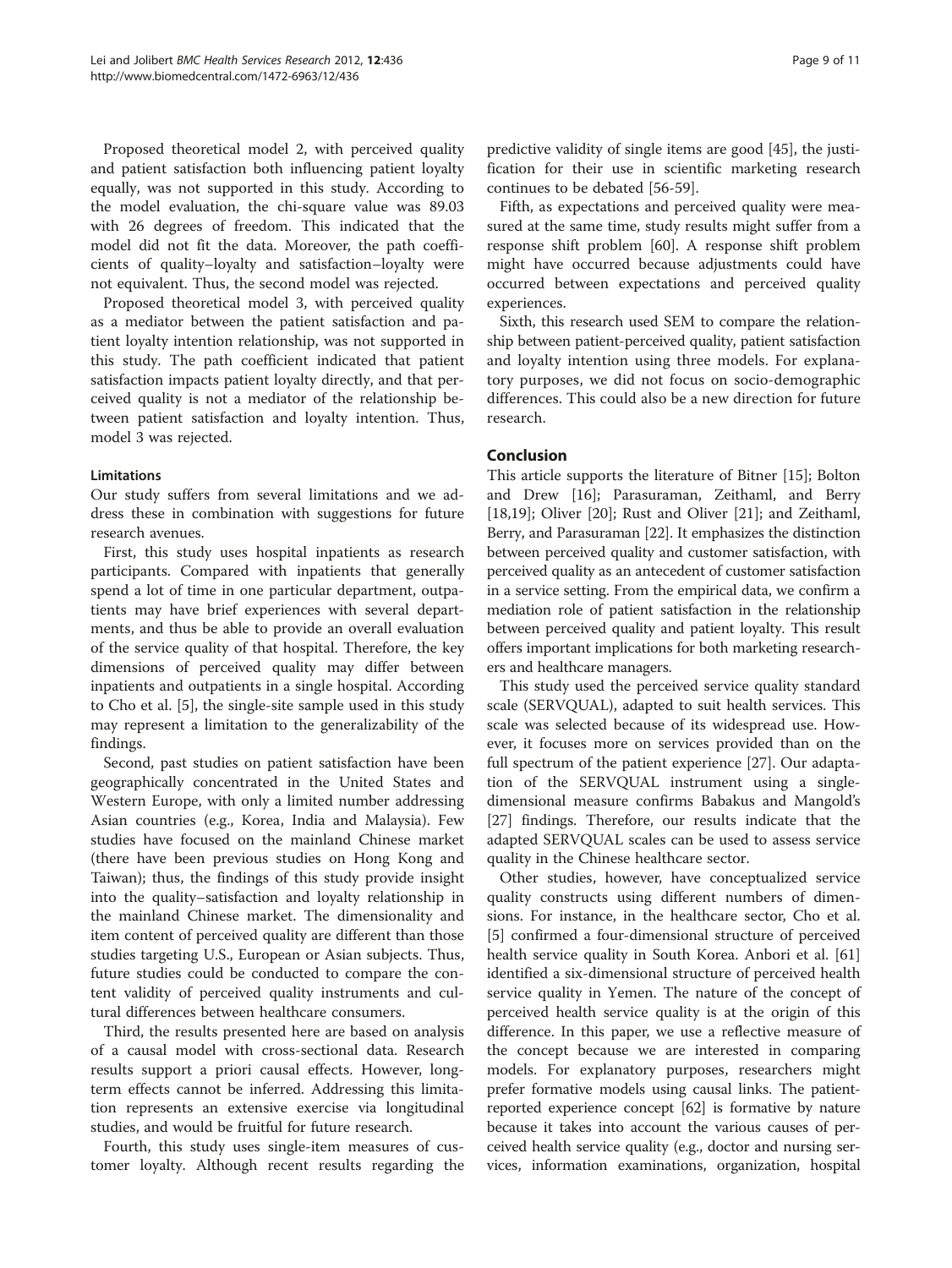<span id="page-9-0"></span>and equipment). Such a focus is therefore multidimensional, and the indicators do not need to have strong covariations [\[63\]](#page-10-0).

#### Competing interests

The authors declare that they have no competing interests.

#### Authors' contributions

JA designed the study. PL conducted the data collection. PL and JA analyzed the data. PL drafted the manuscript. JA and PL contributed to interpretation of findings and revision of the manuscript. JA supervised the study. All authors have read and approved the final manuscript.

#### Acknowledgments

The study is the PhD dissertation work of Ping Lei at the CERAG/CNRS, University Pierre Mendes France (Grenoble University France). The authors are indebted to FUDAN Shanghai (College of Public Health) for mailing our questionnaires to six of their university hospitals, and to Shanghai FUDAN Hospital/Healthcare Management Company for the data collection and patient recruitment. The authors thank all the participants who were involved in the study.

#### Author details

<sup>1</sup>Groupe Ecole Supérieure de Commerce Chambéry Savoie, France, 12 Avenue du Lac d'Annecy, Le Bourget du Lac Cedex, Chambéry, Savoie 73381, France. <sup>2</sup>Centre d'études et de Recherches Appliquées à la Gestion de Université Pierre Mendes France, Grenoble 2, France.

#### Received: 5 January 2012 Accepted: 27 November 2012 Published: 30 November 2012

#### References

- 1. Hew C: Healthcare in china toward greater access, efficiency and quality. New York: IBM Business Consulting; 2006. [http://www-935.ibm.com/services/us/](http://www-935.ibm.com/services/us/imc/pdf/g510-6268-healthcare-china.pdf) [imc/pdf/g510-6268-healthcare-china.pdf](http://www-935.ibm.com/services/us/imc/pdf/g510-6268-healthcare-china.pdf)
- 2. Deitrick LM, Capuano TA, Paxton SS, Stern G, Dunleavy J, Miller WL: Becoming a leader in patient satisfaction: changing the culture of care in an academic community hospital. Health Mark Q 2006, 23(3):31–57.
- 3. Sitzia J, Wood N: Patient satisfaction: a review of issues and concepts. Soc Sci Med 1997, 45(12):1829–1843.
- 4. Carlin CS, Christianson JB, Keenan P, Finch M: Chronic illness and patient satisfaction. Health Serv Res 2012, 47(4):1-23.
- 5. Yoo S: Service quality at hospitals. Asia Pacific Adv Consum Res 2005, 6:188–193.
- 6. Cronin JJ, Taylor SA: SERVPERF Versus SERVQUAL: reconciling performance-based and perceptions-minus-expectations measurement of service quality. J Marketing 1994, 58(1):125-131.
- 7. McAlexander JH, Kaldenberg DO, Koenig HF: Service quality measurement. J Health Care Mark 1994, 14(3):34–39.
- 8. Cho WH, Lee H, Kim C, Lee S, Choi HS: The impact of visit frequency on the relationship between service quality and outpatient satisfaction: a South Korean study. Health Serv Res 2004, 39(1):13-33.
- Wu HL, Liu CY, Hsu WH: An integrative model of customer's perceptions of health care services in Taiwan. Ser Ind J 2008, 28(9):1307–1319.
- 10. Lam SSK: SERVQUAL: a tool for measuring patients' opinions of hospital service quality in Hong Kong. Total Qual Manage 1997, 8(4):145-152.
- 11. Hennig-Thurau T, Kee A: The impact of customer satisfaction and relationship quality on customer retention: a critical reassessment and model development. Psychol Market 1997, 14(8):737–764.
- 12. Ball D, Coelho PS, Vilares MJ: Services personalization and loyalty. J Serv Mark 2006, 20(6):391–403.
- 13. Chou SM, Chen TF, Woodard B, Yen MF: Using SERVQUAL to evaluate disconfirmation of nursing service in Taiwan. J Nurs Res 2005, 13(2):75–83.
- 14. Boshoff C, Gray B: The relationship between service quality, customer satisfaction and buying intentions in the private hospital industry. S Afr J Bus Manag 2004, 35(4):27–35.
- 15. Bitner MJ: Evaluating service encounters: the effect of physical surroundings and employee responses. J Marketing 1990, 54(2):69–82.
- 16. Bolton RN, Drew JH: A multistage model of customer's assessments of service quality and value. J Consum Res 1991, 17(4):375-384.
- 17. Bolton RN, Drew JH: Linking customer satisfaction to service operations and outcomes. In Service quality: New directions in theory and practice. Edited by Rust RT, Oliver RL. Thousand Oaks, California: Sage; 1994:173–200.
- 18. Parasuraman A, Zeithaml VA, Berry L: SERVOUAL: a multiple-item scale for measuring consumer perceptions of service quality. J Retailing 1988,  $67(1):12-40$
- 19. Parasuraman A, Zeithaml VA, Berry L: Reassessment of expectations as a comparison standard in measuring service quality: implications for further research. J Marketing 1994, 58(1):111–124.
- 20. Oliver RL: A conceptual model of service quality and service satisfaction: compatible goals, different concepts. Ad Serv Mark Man 1993, 2:68–85.
- 21. Rust RT, Oliver RL: Service quality insights and managerial implications from the frontier. In Service quality: New directions in theory and practice. Edited by Rust RT, Oliver RL. Thousand Oaks, California: Sage Publications; 1994:1–19.
- 22. Zeithaml VA, Berry L, Parasuraman A: The nature and determinants of customer expectations of service. J Acad Market Sci 1993, 21(1):1–12.
- 23. Oliver RL: A cognitive model of the antecedents and consequences of satisfaction decisions. J Marketing Res 1980, 17(4):460-469.
- 24. Oliver RL: Satisfaction: A behavior perspective on the consumer. New York: McGraw-Hill; 1997.
- 25. Johnson MD, Anders G, Tor WA, Line L, Jaesung C: The evolution and future of national customer satisfaction index models. J Econ Psychol 2001, 22(2):217–245.
- 26. Baron RM, Kenny DA: The moderator-mediator variable distinction in social psychological research: conceptual, strategic and statistical considerations. J Pers Soc Psychol 1986, 51(6):1173–1182.
- 27. Babakus E, Mangold WG: Adapting SERVQUAL scale to hospital services: an empirical investigation. Health Serv Res 1992, 26(1):767-786.
- 28. Donabedian A: The effectiveness of quality assurance. Int J Qual health C 1996, 18(4):401–407.
- 29. Iacobucci D, Amy O, Kent G: Distinguishing service quality and customer satisfaction: the voice of the consumer. J Consum Psychol 1995, 4(3):277–303.
- 30. Sternthal B, Tybout AM, Calder BJ: Confirmatory versus comparative approaches to judging theory tests. J Cons Res 1987, 14(1):114-125.
- 31. Duffy JA, Duffy M, Kilbourne W: A comparative study of resident, family and administrator expectations for service quality in nursing homes. Health Care Manage R 2001, 26(3):75–85.
- 32. Lynn MR, McMillen BJ: Do nurses know what patients think is important in nursing care? J Nurs Care Qual 1999, 13(5):65–74.
- 33. Oliva TA, Oliver RL, MacMillan IC: A catastrophe model for developing service satisfaction strategies. J Marketing 1992, 56(3):83-95.
- 34. Dabholkar PA: Customer satisfaction and service quality: two constructs or one? In Enhancing knowledge development in marketing. Edited by Cravens DW, Dickson P. Chicago: American Marketing Association; 1993:10–18. ISBN 4.
- 35. Li XM, Huang JS, Zhang H: An analysis of hospital preparedness capacity for public health emergency in four regions of China: Beijing, Shandong, Guangxi, and Hainan. BMC Publ Health 2008, 8:319.
- 36. USA Social Security Administration: Age of receive full social security retirement benefits. Baltimore:; 2011.<http://www.socialsecurity.gov>
- 37. Parasuraman A, Zeithaml VA, Berry L: A conceptual model of service quality and its implications for future research. J Marketing 1985, 49(3):41–50.
- 38. Fitzpatrick R: Capturing what matters to patients when they evaluate their hospital care. Qual Saf Health Care 2002, 11(4):306-306.
- 39. Prakash V: Validity and reliability of the conformation of expectations paradigm as a determinant of consumer satisfaction. J Acad Market Sci 1984, 12(4):063–076.40.
- 40. Coelho PS, Esteves SP: The choice between a five-point and a ten-point scale in the framework of customer satisfaction measurement. Int J Market Res 2007, 49(3):313–339.
- 41. Garratt AM, Helgeland J, Gulbrandsen PJ: Five-point scales outperform 10-point scales in a randomized comparison of item scaling for the patient experiences questionnaire. J Clin Epidemiol 2011, 64(2):200–207.
- 42. Baumgartner H, Steenkamp JEM: Response styles in marketing research: a cross-national investigation. J Marketing Res 2001, 38(2):143–156.
- 43. Churchill JR, Gilbert A, Peter JP: Research design effects on the reliability of rating scales: a meta-analysis. J Marketing Res 1984, 21(4):360–375.